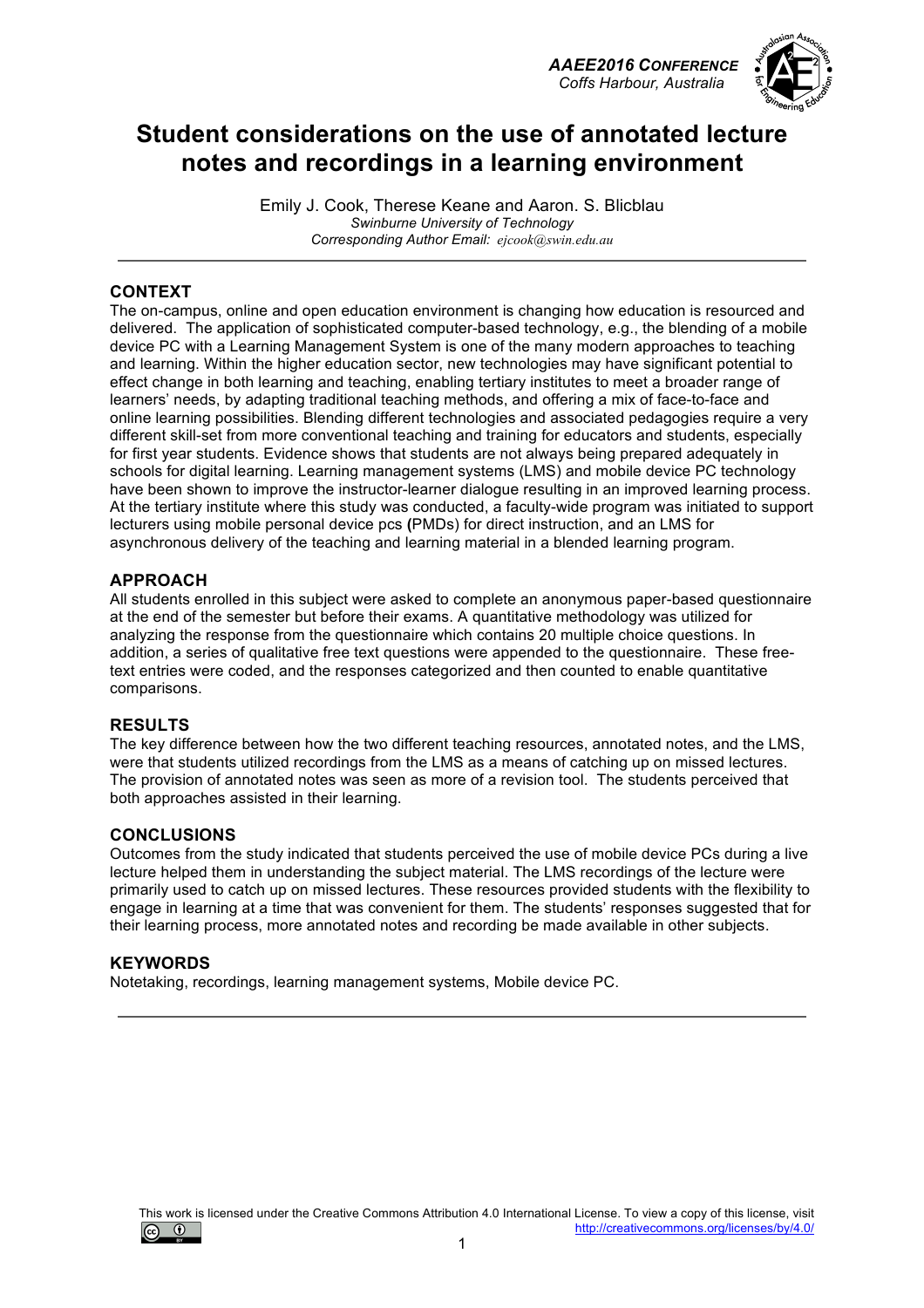## **Introduction**

The current student cohort (those born between 1980 and 1996) are often referred to as the Net Generation (Jones, Ramanau, Cross, & Healing, 2010; Koh, 2015; Tapscott, 2008). They have been brought up in a world where information technology (IT) items are often their first manipulative toy. Their use and familiarity with a variety of IT mobile devices have demanded the delivery of instructional material in K-12 education and at the tertiary level to correspond with the student's own personal mobile devices (Chiu & Churchill, 2016; Judd & Kennedy, 2011; Judge, Floyd, & Jeffs, 2015).

Personal mobile devices (PMDs), allowing handwritten annotations to be projected onto a screen and saved, are now established technology and have been implemented in a variety of ways in both secondary and higher education teaching. PMDs have been shown to improve the instructor-learner dialogue in lecture delivery type projected presentations with associated note-taking (Ebner, Schön, Khalil, & Zuliani, 2016), and are part of the technology-rich learning environments (Brown, 2015; Galligan, Loch, McDonald, & Taylor, 2010; Galligan, McDonald, Hobohm, Loch, & Taylor, 2015; Kali, McKenney, & Sagy, 2015).

At the institute where this pilot study was conducted, a faculty-wide program was initiated to support lecturers using PMDs (write-on devices), incorporated into a Learning Management System (LMS) allowing for asynchronous delivery of both the teaching material and recordings of the lecture process. All lectures were recorded audio-visually and synchronized with the PowerPoint slides as an integral part of the LMS. This approach is one of many considered to be a blended learning initiative to extend the classroom experience into a multimedia environment.

Often in science classes, many students are not effective note-takers (Sandblom, 2015; Stacy & Cain, 2015). To ameliorate the effect of ineffective note taking, several instructional material delivery methods have been suggested, including pre-class full notes (Chen & Lin, 2008), pre-class partial or "gap" notes, post class full notes and recorded classes with a variety of notes, (Chen, Teo, & Zhou, 2016; Gee, 2011; Heward, 2004; Worthington & Levasseur, 2015). The benefits of student learning on improving student outcomes with partial notes have been ambivalent. Results from these studies (in the areas of psychology and education) suggested that students receiving partial notes performed better on examinations later in the semester and on conceptual questions during the cumulative final examination than students receiving full notes. However, students perceived that they learned "better" with partial notes in some instances students who received full notes selfreported that class attendance was minimal. Similar studies in the areas of science and related areas have not often been reported. The outcomes reported in this paper do not identify the success of material delivery regarding examination results but instead focusses on both the students' perceptions of the IT technology and their preferences in how information is disseminated using IT, as well as how the students use the different teaching materials produced or their learning.

The aim of this study is to evaluate student perceptions of the effect of portable IT technology in a large, compulsory, first year engineering subject. It is an extension of previous work (Cook, Blicblau, & Keane, 2013). The focus of the project is to assess students' perceptions of their preferred information delivery mode and the implementation of an LMS, and specifically, to gauge the success of electronic handwriting (e-inking) from the learning and teaching perspective. This research study then explores how students use available learning materials, and how introducing new technology to lectures impacts on students' learning so as to inform the development of future learning materials.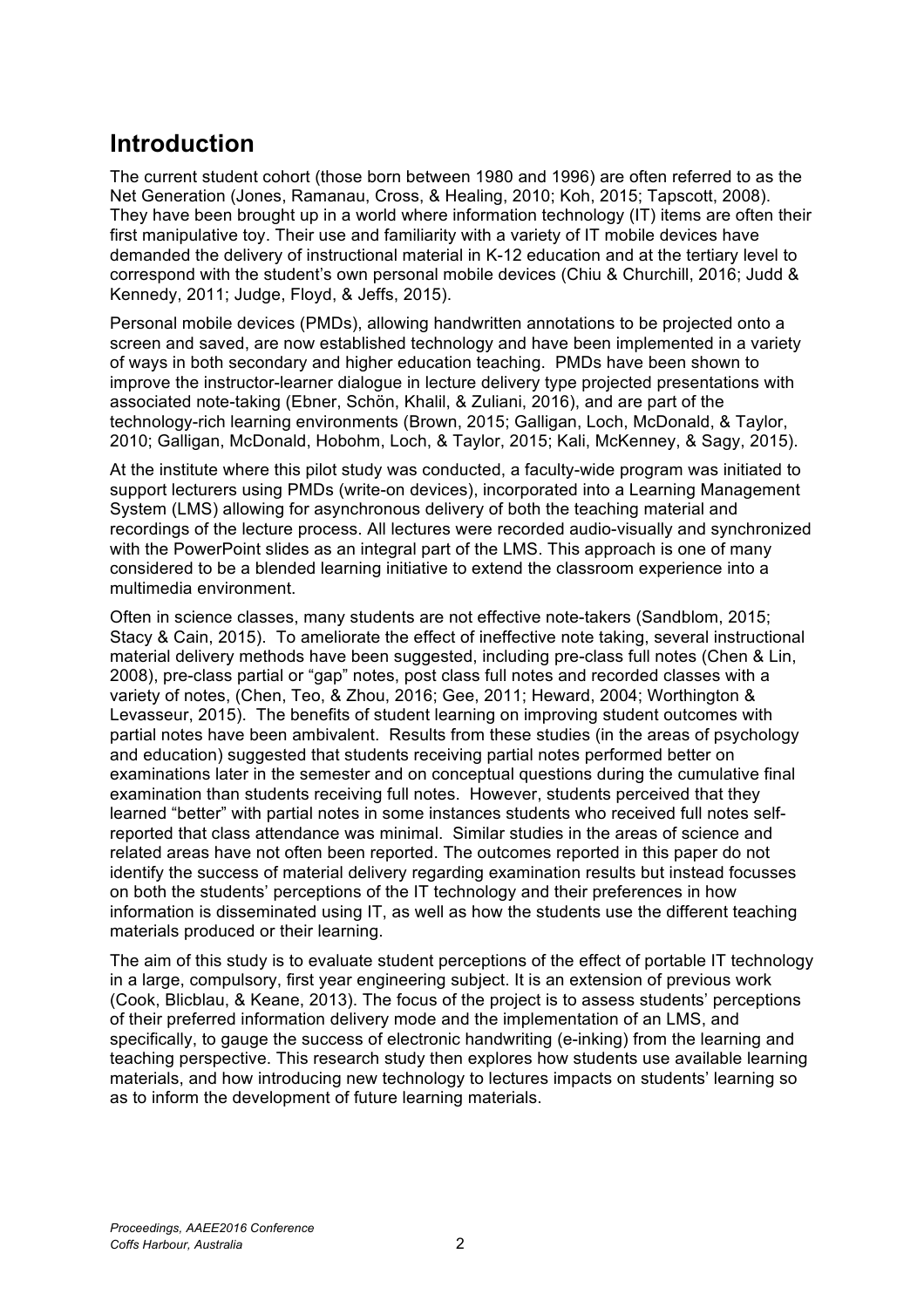# **Methods**

The engineering subject assessed runs for 12-weeks across one academic semester by two lecturers (Frank and Peggy) who team-teach. Frank and Peggy each take six weeks of lectures (18 in total), and used the same IT Mobile device technology, as well as providing students with notes using a pdf version of their PowerPoint slides. Peggy taught the first six weeks, and supplied the students with partial notes, and using the PMD, filled in note sections, solved problems and drew diagrams with e-ink during the lecture. However, after the end of the lecture, she provided students with a full set of annotated notes from that lecture and placed the file on Blackboard (LMS) for dissemination. Frank, who taught the second six-week section, provided students with a full set of notes and did not do any annotations. He also supplied a copy of his full set of notes on the LMS after the lecture.

A questionnaire was specifically developed to measure student perceptions and attitudes to their learning regarding their note taking requirements. As this unit was delivered in both semesters, but by the same lecturers and for the same section of the semester, the questionnaire was distributed to the two different cohorts of students, i.e., semester 1 students and then semester 2 students. Participants were assured that the results of the study would be solely used for research purposes to improve the teaching and learning methodology, and would have no effect on their current or final results. At the end of each semester, and before exams, all students enrolled in this subject in both Semesters 1 and 2 (a total cohort of 284) were asked to voluntarily complete an anonymous paper-based questionnaire. All participants belonged to the same cohort of first year engineering students enrolled in the one subject in the same undergraduate program. Students were briefed on the nature of the questionnaire and confidentiality was confirmed. They were invited to complete the questionnaire before their final examination. They were allowed as much time as was necessary to complete the questionnaire, which typically varied from 15-20 minutes. A quantitative methodology was employed comprising of a questionnaire with 20 questions and opportunities for participants to provide qualitative responses. This instrument contained multiple choice and open-ended questions.

From a total student cohort of 284 (across both semester), 103 students participated in the questionnaire; semester 1, (n=72) and semester 2 (n=31). The data from both semesters were aggregated. In semester 1, there was a higher participation rate (48%) than in the second semester (21%). According to work done previously (T. Clark, 2008; Cleary, Siegfried, Escott, & Walter, 2016), the reduced participation rate compared with the overall student enrollment can be attributed in part to research fatigue experienced by students who have been overwhelmed by questionnaires from various sources being requested in a short period of time.

Entries to questionnaire tick data were compiled to provide quantitative data. Free text entries were repeatedly read and scanned to enable the coding and categorisation of responses, then counted to enable quantitative comparisons (Bogdan & Biklen, 2007; Boyatzis, 1998).

The questionnaire analysis involved the following predominant research themes;

- perception of students of the benefits of retrieving complete lectures asynchronously as an aid to learning
- perceptions of students in the use of partial/annotated notes as an aid to learning compared to a full set of notes
- perception of students of the subject delivery method with a Mobile device PC as a conduit for learning of lecture material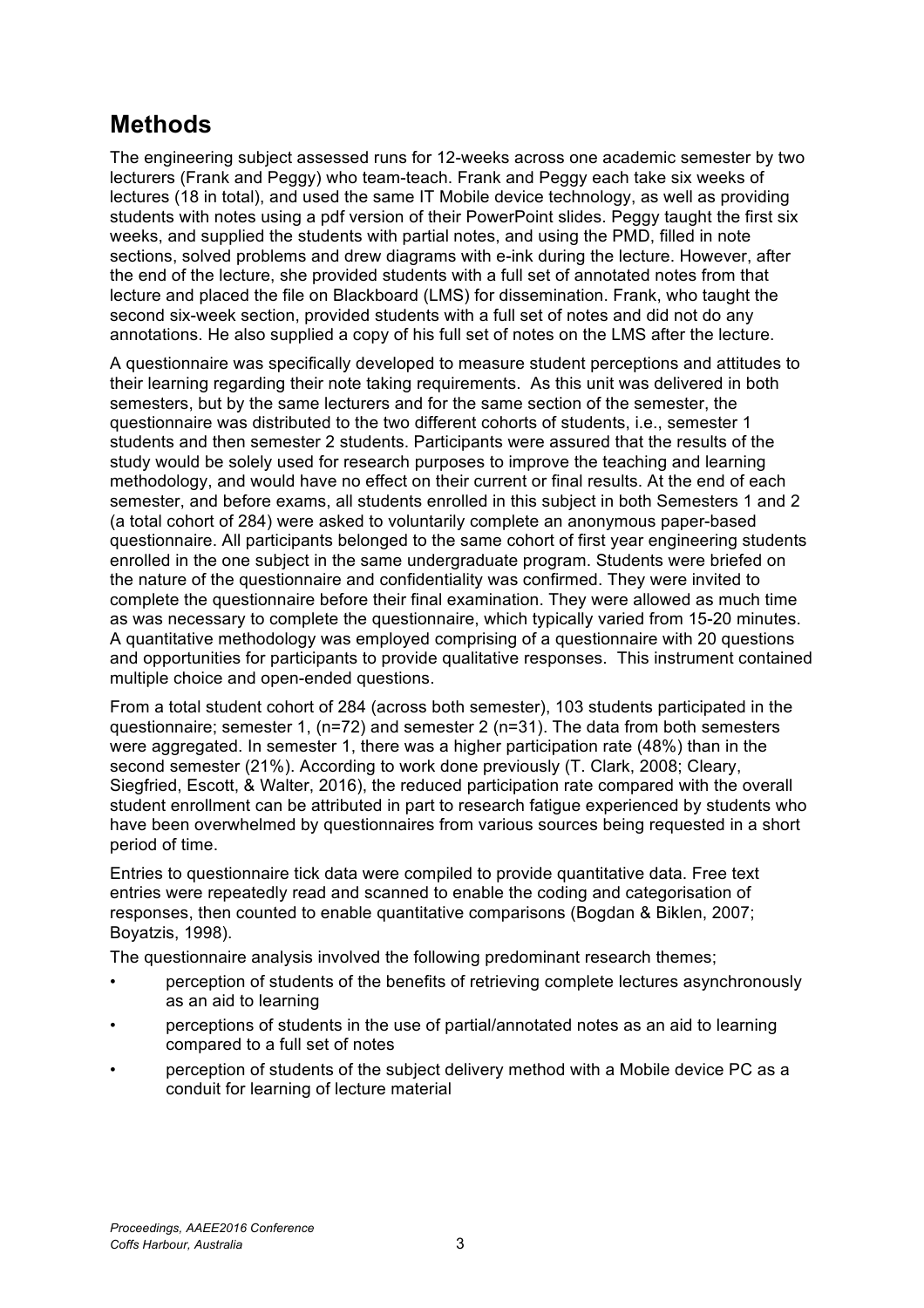# **Results and Discussion**

## **Preference to annotated(completed) notes or recordings**

All annotated(completed) slides were uploaded to the Blackboard site for Peggy's section of the course. Students commenting on how they used the annotated notes stated they mostly used them for revision, while a larger percentage used them if they had missed a lecture while a few, (5.4%) were unaware of this learning resource.

Although viewing lecture recordings were not favored by all students (about half viewed the lecture material), it did allow students to fit their learning around their schedule. While other students commented: "there is an 8.30 lecture on Thursday, and it is my only class, so I watch the lecture at home rather than going." This last quote show indicates that the live lecture is a valid learning resource for students despite the plethora of digital learning alternatives.

However, about 40% used the recordings as a substitute for lecture attendance. One student explicitly stated "I only use them when I am unable to attend. There is no substitute to actually going." Even with the availability of recordings, attendance at the lectures was still preferred.

Comments about the recordings indicated that students used the recordings in much the same way they use the annotated note, namely to revise and catch up on work from missed lectures. They also expressed the added benefit that the diagrams were clearer in the recordings. The key difference between how the resources were used is that recordings were primarily viewed as a means of catching up on a missed lecture, whereas the provision of annotated notes was seen as more of a revision tool.

### **Preference to partial lecture notes**

Given in Table 1 are the results of the survey of students' preference between partially annotated notes and a complete set of notes (incorporating annotations done during class time). Although over 50% of students preferred the partially annotated notes, further studies would be required to arrive at a conclusive answer.

| Preference                     | Student response (percent) |
|--------------------------------|----------------------------|
| Annotated notes-style 1        | 52.9                       |
| Complete notes style 2         | 28.4                       |
| Either note style              | 6.9                        |
| No preference to note<br>style | 11.8                       |

**Table 1: Student preference to annotated or partial lecture notes.**

### **Motives for a particular style of note delivery.**

Shown in Figure 2a and 2b is a comparison of the student motives for a particular style of note delivery method. Both those who preferred annotating partial notes and those who preferred to be given complete notes cited their preferred method made the lecture content "easier to understand."

The majority of those who preferred annotated notes did so because it kept them active during the lecture making it easier to stay focused on what was being said and ultimately helping them to learn better.

The disadvantage to this approach was that sometimes the lecture moved too quickly, and there was insufficient time to fill in all the necessary information.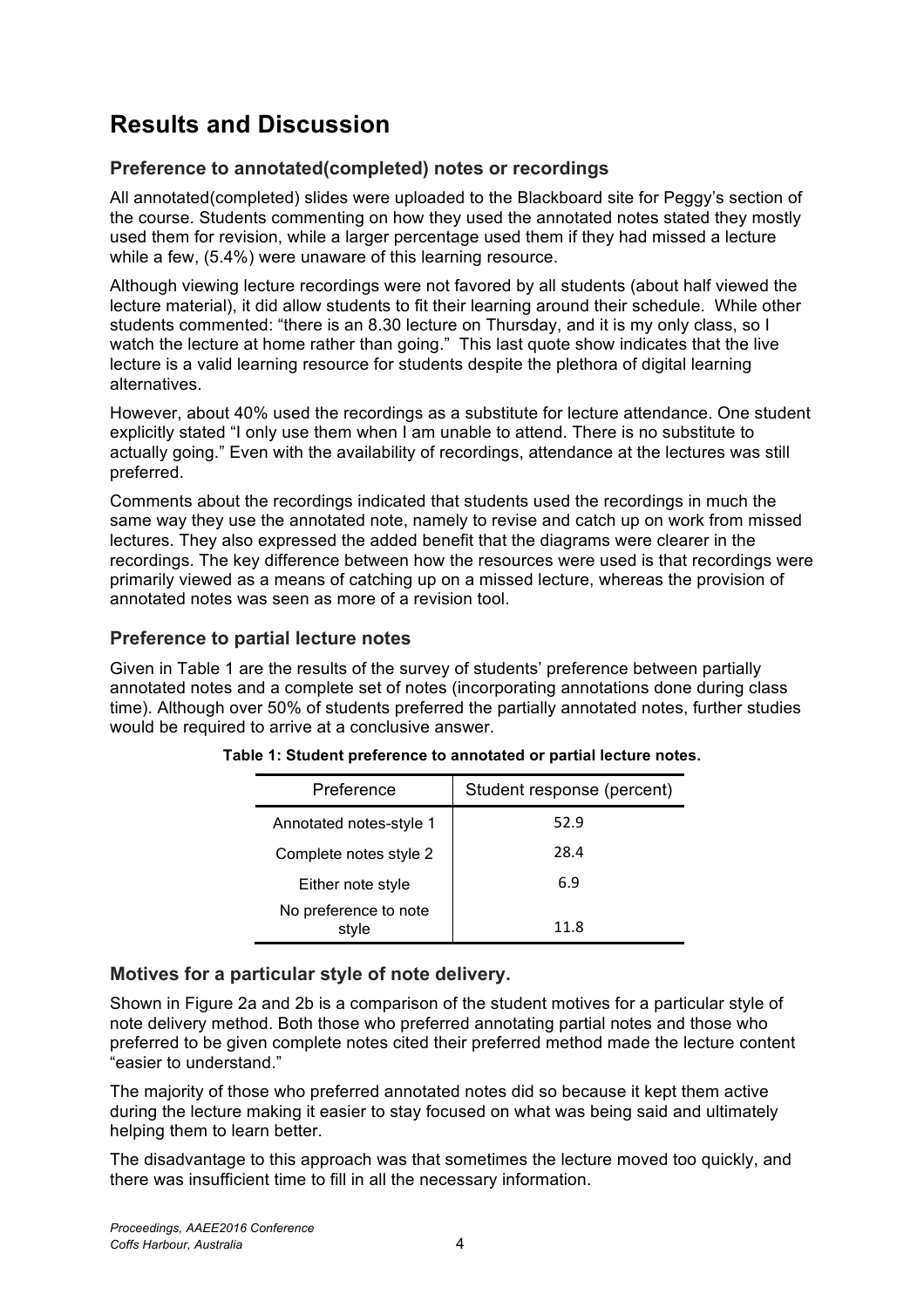Samples of student responses to this method of note delivery included:

"I liked annotations of the lecture because it made you participate, read and actually learn." "Annotations because keeps you focussed but sometimes moves too quickly and don't have time to copy."

Students also felt that the use of partial notes gave them an indication of which information was, "usually the annotation half is the most critical of the notes."

The students who preferred being given complete notes, (by Frank), most frequently mentioned their preference for this method of note distribution because they; did not have time to fill in partial notes during the lecture as their reason, and they felt that complete notes contained more information and prevented them missing anything during the lecture.





**Figure 2a. Students' reason for preferring complete notes**

**Figure 2b. Students' reason for preferring annotating notes.**

Other students also mentioned that they benefitted from being able to access the complete notes before the lecture and not just having the annotated version available afterward, i.e. "complete notes, can read ahead and look back as well," and "complete lecture notes allow you to "focus more on what's being said instead of writing things down." All these student comments support the blended learning approach adopted by the lecturers.

### **Further Student responses and suggestions**

In addition to videos of lectures, students were asked to comment on other potential uses of the PMD technology in the teaching of other first year subjects. Even though the comments distribution was very spread out, grouping similar comments, resulted in the following four as being of major importance:

- 17%- Podcasts of key concepts (S. Clark, Taylor, & Westcott, 2012)
- 14%- Links to videos of theory being applied in real life, e.g., Youtube/Vimeo (Sengupta, 2011)
- 18%-Audio-visual solutions of tutorial questions (Falzon & Brown, 2005)
- 14%- Hands-on demonstration and props used in lectures

This set of data provided a useful insight into how students would like to see this technology develop and evolve in their lectures for their learning, despite being few in number. The results obtained are consistent with those obtained by other workers and are indicated by the references provided. Additionally, students suggested that IT technology could also be used to produce video/podcasts of key points and broadcast on Social Media (Lau & Lee, 2010).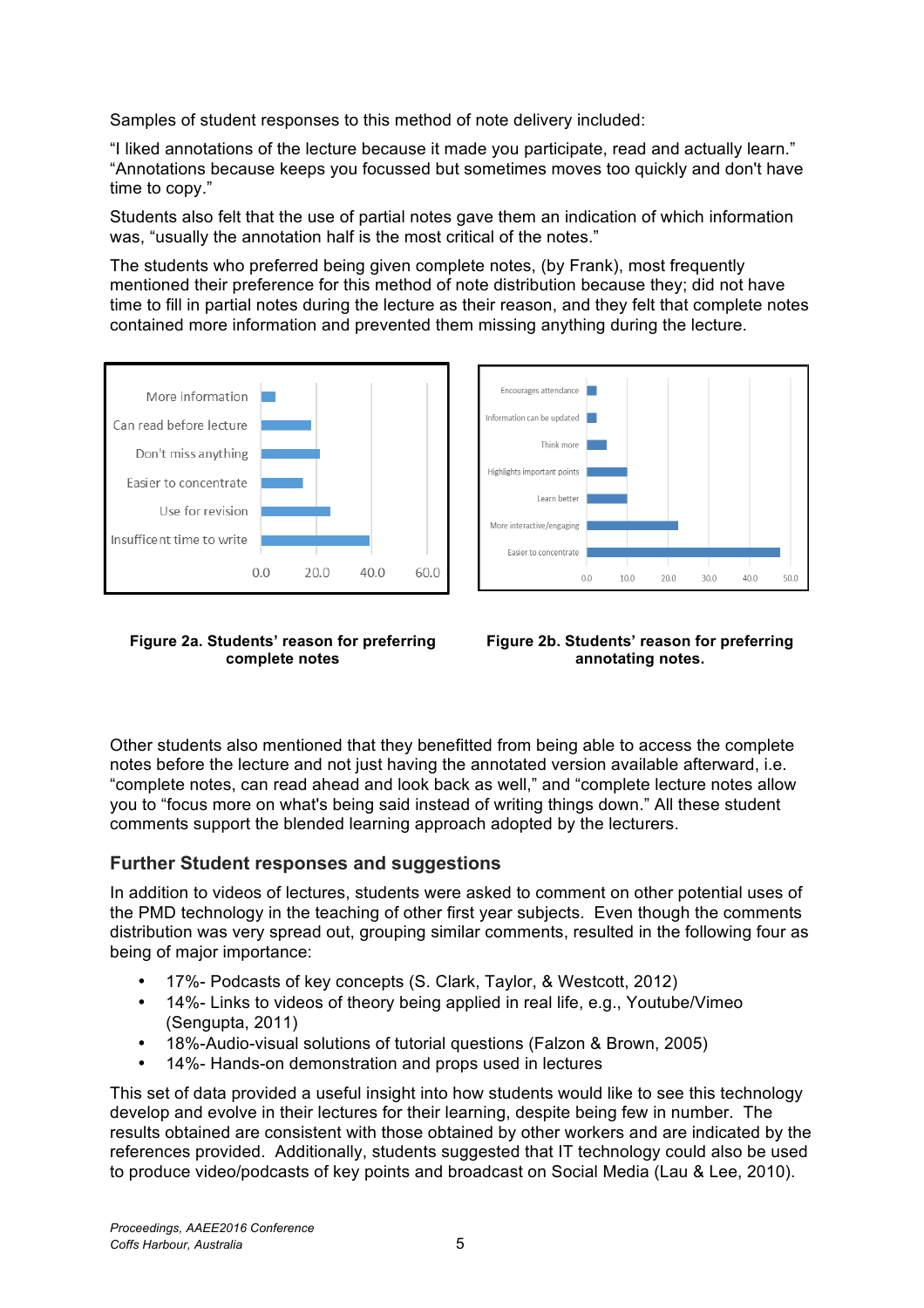Students noted that active lecture demonstrations are a substantial and popular part of this particular lecture course and should be recorded as a video or podcasts and "put on the web." The recording and broadcasting of demonstrations and their impact on learning is an area of investigation in future work. Many students surveyed here wanted screencasts because they had been exposed to this method of teaching through the maths studies (McLoughlin & Loch, 2012) and the desire to have a screencast on a subject that is taught very "hands-on" indicates they have had a positive response to this use of the material delivery.

# **Concluding Remarks**

Students perceive that live lectures are important to their learning and that the distribution of complete notes and recordings were useful if missing a lecture and as revision aids. More than half of the students used theses annotated notes for revision. Moreover, the process of annotating partial notes during a lecture was viewed as making it easier to concentrate on the lecture, and even making it more engaging.

The lecture recordings, made available to students through the same LMS as the partial/annotated notes, and were primarily used to catch up on missed lectures, with revision as a secondary purpose. An additional and unexpected use of the recordings was that students used them to better view graphs and diagrams which were not clear when viewed on the screen and most likely too small when printed in the notes.

Accessing the notes through the LMS allowed students to study off campus and at a time which suited them. Students commented that they access the notes to "read on the train" or download the recordings and "read on phone," or "take to work." This portability and flexibility of learning resources are an important addition to the traditional lecture with online learning materials making it possible for students to take control of how, when and where they study.

In conclusion, it appears from this pilot study that the use of PMDs for annotating slides during a live lecture, recording the total lecture, and making the annotations available online has been useful for students. This research study shows that students use available learning materials, and the implementation of available IT technology to lectures impacts on students' learning so as to inform the development of future learning materials.

These blended resources provided students with the flexibility to engage in learning at a time that was convenient for them.

## **References**

- Bogdan, R., & Biklen, S. K. (2007). *Qualitative research for education : an introduction to theory and methods / Robert C. Bogdan, Sari Knopp Biklen* (5th ed.): Boston : Pearson/Allyn and Bacon.
- Boyatzis, R. E. (1998). *Transforming qualitative information : thematic analysis and code development*. Thousand Oaks, CA: Sage Publications.
- Brown, J. P. (2015). Complexities of digital technology use and the teaching and learning of function. *Computers & Education, 87*, 112-122.
- Chen, P.-H., Teo, T., & Zhou, M. (2016). Effects of Guided Notes on Enhancing College Students' Lecture Note-Taking Quality and Learning Performance. *Current Psychology*, 1-14.
- Chiu, T. K., & Churchill, D. (2016). Adoption of mobile devices in teaching: changes in teacher beliefs, attitudes and anxiety. *Interactive Learning Environments, 24*(2), 317-327.
- Clark, S., Taylor, L., & Westcott, M. (2012). *Using short podcasts to reinforce lectures.* Paper presented at the Proceedings of The Australian Conference on Science and Mathematics Education (formerly UniServe Science Conference).
- Clark, T. (2008). `We're Over-Researched Here!': Exploring Accounts of Research Fatigue within Qualitative Research Engagements. *Sociology, 42*(5), 953-970.